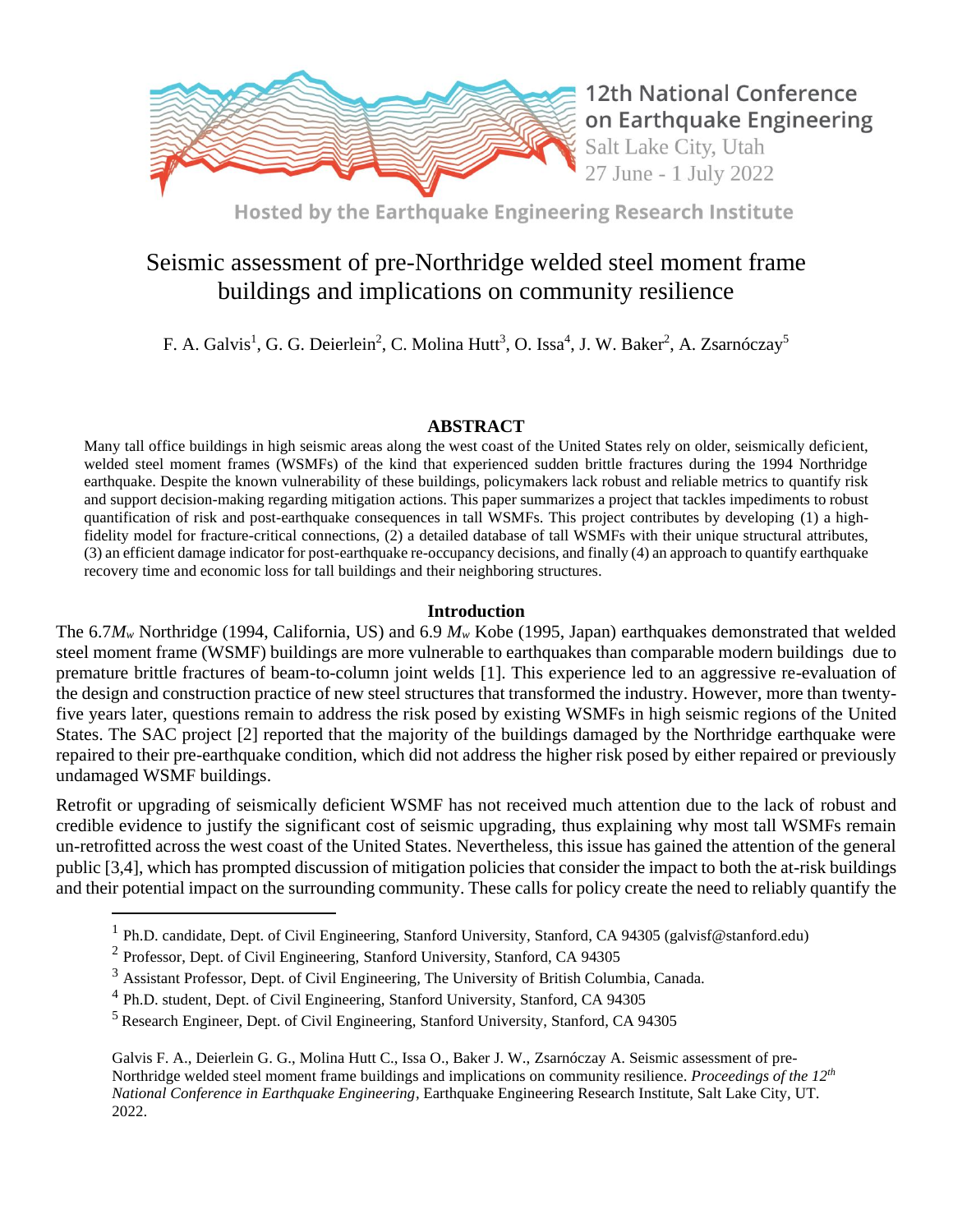earthquake risk of existing tall WSMF buildings [5], which is the focus of this study.

The scope of this project is summarized in Fig. 1. The first stage involves development of a high-fidelity model for welded beam-to-column connections that is capable of accurately predicting fracture initiation and the subsequent post-fracture behavior—aspects that are not captured well by state-of-practice models. The second stage entails the creation of a detailed database of the structural characteristics of tall WSMF buildings for the community of interest. This database includes enough information to develop representative structural archetypes that respect the unique features of these buildings. These two stages provide the inputs for the third stage that focuses on quantifying the earthquake performance of pre-Northridge WSMFs to identify the structural features that are detrimental to their safety and expected losses. The fourth stage harnesses the detailed connection modeling to develop an effective damage indicator for post-earthquake assessment of WSMFs. The final stage goes beyond individual building assessment to quantify regional impacts (i.e., effects on surrounding areas), including the potential effects of safety cordons using the framework developed by Hulsey et al. [6]. The proposed procedures are applied in a case study of tall WSMF buildings and the surrounding buildings in downtown San Francisco.



Figure 1. Tall WSMF project scope

The insights from this study can inform policy for assessment and retrofit of WSMF buildings that complements existing ordinances pioneered by two moderately sized cities [7,8]. San Francisco's Earthquake Safety Implementation Program [9] and the Los Angeles mandatory retrofit programs [10] plan to transition from required structural assessments and retrofit during substantial building renovation to a proactive ordinance, including all existing tall steel buildings, that follows similar policies for soft-story and non-ductile concrete buildings. Just as with current programs for concrete buildings, developing and implementing an effective program for tall steel buildings requires guidelines for screening and assessing WSMFs, along with practical and cost-effective retrofit solutions that can be informed with the tools developed in this project.

### **High-fidelity modeling of welded beam-to-column connections**

The development and calibration of a high-fidelity model for simulating the behavior of welded beam-to-column connections entailed collecting and digitizing a database of 100 large-scale connection tests that failed due to flange fracture [11]. The database is combined with computational models of each connection that will be published in the NHERI DesignSafe Data Depot [12]. This data collection effort provides the foundation for developing and calibrating *SteelFractureDI*, a new steel material model, which has been implemented in OpenSees, that enables explicit simulation of fracture and post-fracture behavior of welded flanges in beam-to-column connections [13].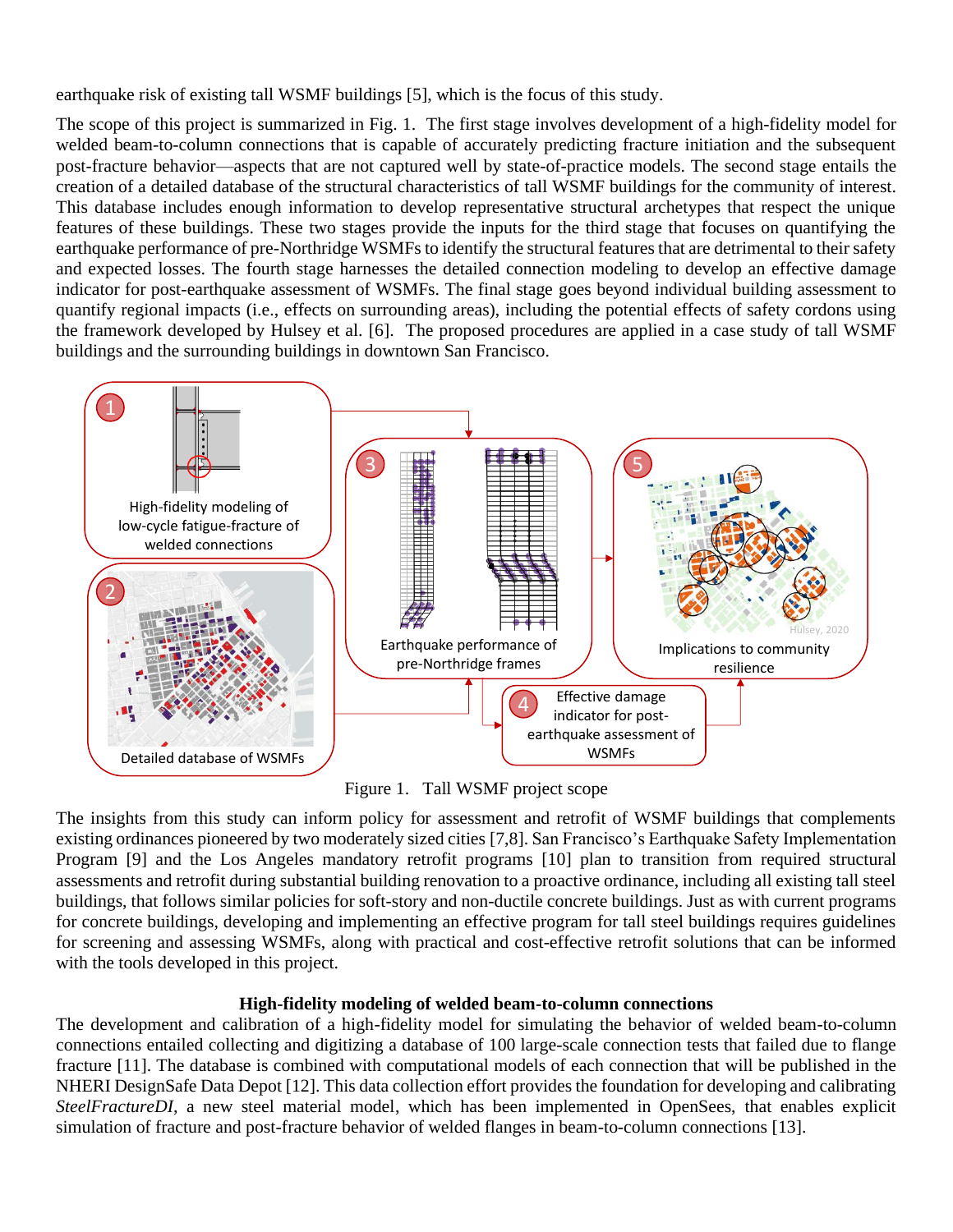Shown in Fig. 2a is the proposed beam-to-column connection model that includes a fiber-section element that explicitly simulates the welded flanges and the shear tab with multiple fibers. The flange fibers are assigned *SteelFractureDI* to improve fracture prediction, allowing independent fracture of each flange and closely replicating the post-fracture connection behavior. *SteelFractureDI* differs from other material models because it includes a real-time damage rule that captures the reduction in fracture toughness, enabling a more accurate prediction of fracture as depicted in a cyclic test (shown in Fig. 2b), and it is capable of simulating the crack opening and closure behavior of fractured flanges using an adaptive constitutive law that allows loading in compression (below horizontal axis) as depicted in Fig. 2c.



Figure 2. Proposed beam-to-column connection model (a) Schematic depiction of the fiber-section model for welded-flange and bolted web connections. (b) Sample evolution of the real-time Fracture Index (FI) on a cyclic beam-to-column connection test. (c) Post-fracture constitutive law for the flange fiber materials to simulate the opening and closing of the crack.

#### **Detailed database of pre-Northridge WSMFs**

The second stage of this research involved the collection of structural details for 89 tall WSMF buildings, located in San Francisco. This building database includes sufficient information to create representative structural and FEMA P58 performance models that respect the unique characteristics of each building. Fig. 3 shows the general distribution of the construction year, height, and height-to-width ratio for the buildings. Note that most of the pre-1980 tall WSMFs are space frames while most of the post-1980 buildings are perimeter frames.





#### **Earthquake performance of pre-Northridge WSMFs**

The structural and FEMA P58 performance models constructed from the database are fundamental inputs for quantifying the structural collapse safety, repair costs (economic loss), and recovery time of these buildings using the performance-based earthquake engineering framework. This phase of the project includes a systematic risk-based assessment of representative WSMFs that includes all structural features that affect performance. These assessments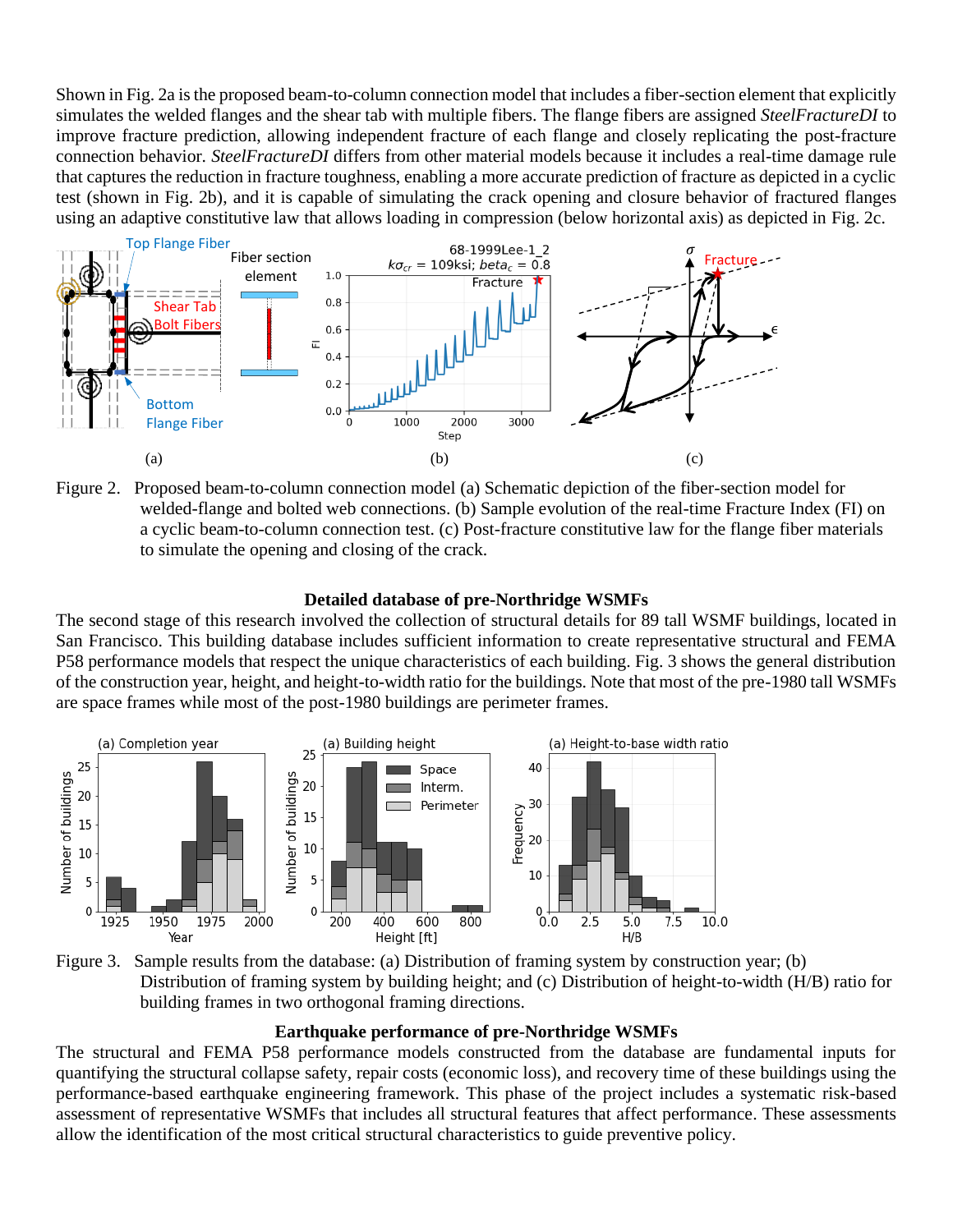#### **Damage indicator for post-earthquake assessments of WSMFs**

Identifying the structural characteristics that make an intact WSMF unsafe guides preventive mitigation policies, but it provides little insight for disaster response where one of the main questions is whether damaged buildings are safe to reoccupy or need to be evacuated and/or cordoned off. Addressing these questions requires (1) the evaluation of the collapse safety of damaged building to future earthquake ground shaking or other loading effects, and (2) a clear criterion to judge the minimum acceptable collapse safety, recognizing that even an undamaged existing building is likely to have lower collapse safety than is generally deemed acceptable for new buildings. This project addresses these issues using risk-based performance assessments on representative WSMFs from the database for multiple damage cases as illustrated in Fig. 4a. Each representative frame is subjected to sequences of ground motions to, first, produce a damage case, and then, quantify the remaining level of safety as compared to the intact frame. These analyses show that specific damage case produce different reductions in safety (left shift of the collapse fragilities in Fig. 4b). This project identifies building level damage metrics that can be correlated to the reduction in collapse safety. These metrics could be used in a post-earthquake scenario to aid re-occupancy decisions of damaged buildings.



Figure 4. Seismic collapse safety of damaged buildings (a) Damaged instances for a 35-story WSMF archetype; (b) Collapse fragility function from multi-stripe analysis on the intact frame and six damaged instances (cases) using back-to-back or sequential ground motions.

#### **Implications to community resilience**

The last stage of the project involves merging of the high-fidelity models for tall WSMFs, the recommended postearthquake damage indicators, and the remaining building inventory to quantify the potential impacts of building damage on the loss and recovery of downtown San Francisco. This stage harnesses recent developments in highperformance computing and regional risk assessment from the NHERI SimCenter [14].

#### **Conclusions**

Welded steel moment frame buildings (WSMF) constructed before 1995 pose a larger earthquake risk than originally expected due to their fracture-vulnerable connections. However, the performance of these buildings varies depending on their unique structural characteristics, which makes it challenging to perform regional earthquake risk assessments to reliably inform retrofit ordinances. Capturing structural uniqueness is especially important to consider when assessing existing tall WSMF buildings, which are prevalent in cities in California, Washington, and Oregon. This research is one of the most recent efforts explicitly addressing structural uniqueness in regional risk assessments using high-fidelity simulations of tall steel buildings and applying the full performance-based earthquake engineering framework by harnessing recent developments by the NEHRI SimCenter [14]. The results of this research will contribute by (1) quantifying the risk posed by large inventories of existing steel frame buildings and (2) developing appropriate policy interventions to mitigate those risks.

#### **Acknowledgments**

This research is supported by the National Institute of Standards and Technology (NIST Award # 70NANB17H245) and the NSF SimCenter (NSF Grant CMMI-1612843).